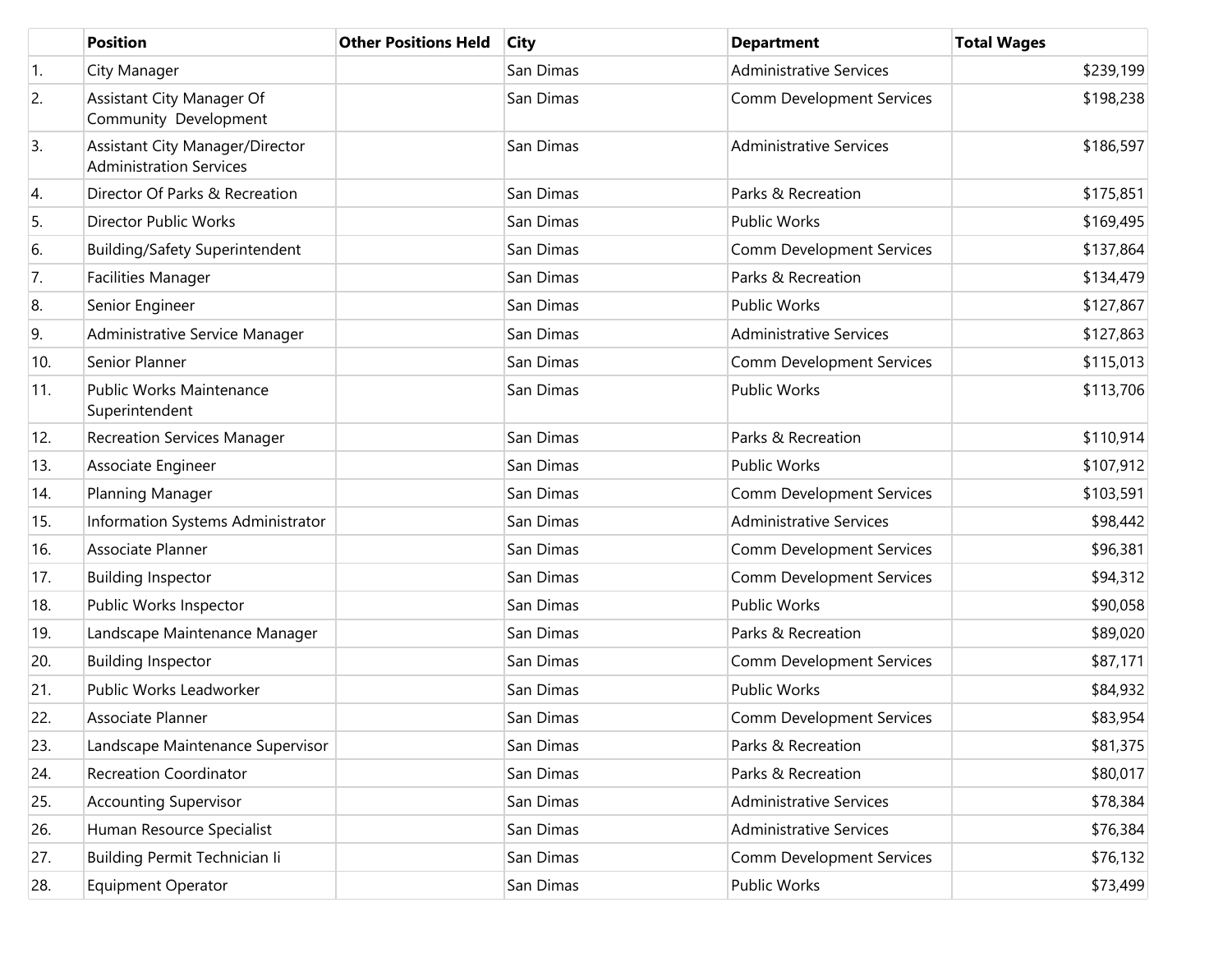| 29. | <b>Environmental Service Coordinator</b> | San Dimas | <b>Public Works</b>              | \$73,142 |
|-----|------------------------------------------|-----------|----------------------------------|----------|
| 30. | <b>Administration Secretary</b>          | San Dimas | <b>Public Works</b>              | \$71,700 |
| 31. | Public Works Maintenance<br>Supervisor   | San Dimas | <b>Public Works</b>              | \$70,736 |
| 32. | Public Works Leadworker                  | San Dimas | <b>Public Works</b>              | \$70,422 |
| 33. | <b>Equipment Operator</b>                | San Dimas | <b>Public Works</b>              | \$70,195 |
| 34. | Municipal Arborist                       | San Dimas | Parks & Recreation               | \$68,670 |
| 35. | <b>Recreation Coordinator</b>            | San Dimas | Parks & Recreation               | \$68,014 |
| 36. | Administrative Analyst                   | San Dimas | Comm Development Services        | \$67,684 |
| 37. | Code Compliance Officer Parking          | San Dimas | <b>Administrative Services</b>   | \$67,556 |
| 38. | Equipment Operator                       | San Dimas | Parks & Recreation               | \$67,334 |
| 39. | <b>Accounting Technician</b>             | San Dimas | <b>Administrative Services</b>   | \$67,228 |
| 40. | <b>Recreation Coordinator</b>            | San Dimas | Parks & Recreation               | \$65,927 |
| 41. | Code Compliance Officer                  | San Dimas | <b>Comm Development Services</b> | \$65,350 |
| 42. | <b>Accounting Technician</b>             | San Dimas | <b>Administrative Services</b>   | \$64,945 |
| 43. | <b>Administration Secretary</b>          | San Dimas | Comm Development Services        | \$64,824 |
| 44. | Landscape Maintenance Worker             | San Dimas | Parks & Recreation               | \$63,418 |
| 45. | <b>Equipment Mechanic</b>                | San Dimas | <b>Public Works</b>              | \$62,837 |
| 46. | <b>Assistant City Clerk</b>              | San Dimas | <b>Administrative Services</b>   | \$62,342 |
| 47. | <b>Accounting Technician</b>             | San Dimas | <b>Administrative Services</b>   | \$62,246 |
| 48. | <b>Street Maintenance Worker</b>         | San Dimas | <b>Public Works</b>              | \$60,219 |
| 49. | Landscape Maintenance Worker             | San Dimas | Parks & Recreation               | \$59,779 |
| 50. | <b>Facilities Maintenance Worker</b>     | San Dimas | Parks & Recreation               | \$59,690 |
| 51. | Street Maintenance Worker                | San Dimas | <b>Public Works</b>              | \$59,154 |
| 52. | <b>Accounting Technician</b>             | San Dimas | <b>Administrative Services</b>   | \$57,602 |
| 53. | Departmental Assistant                   | San Dimas | Parks & Recreation               | \$57,083 |
| 54. | <b>Facilities Supervisor</b>             | San Dimas | Parks & Recreation               | \$56,827 |
| 55. | Administrative Aide                      | San Dimas | Public Works                     | \$56,020 |
| 56. | Office Assistant                         | San Dimas | Parks & Recreation               | \$50,852 |
| 57. | <b>Facilities Supervisor</b>             | San Dimas | Parks & Recreation               | \$49,276 |
| 58. | Landscape Maintenance Worker             | San Dimas | Parks & Recreation               | \$48,828 |
| 59. | Departmental Assistant                   | San Dimas | Parks & Recreation               | \$46,969 |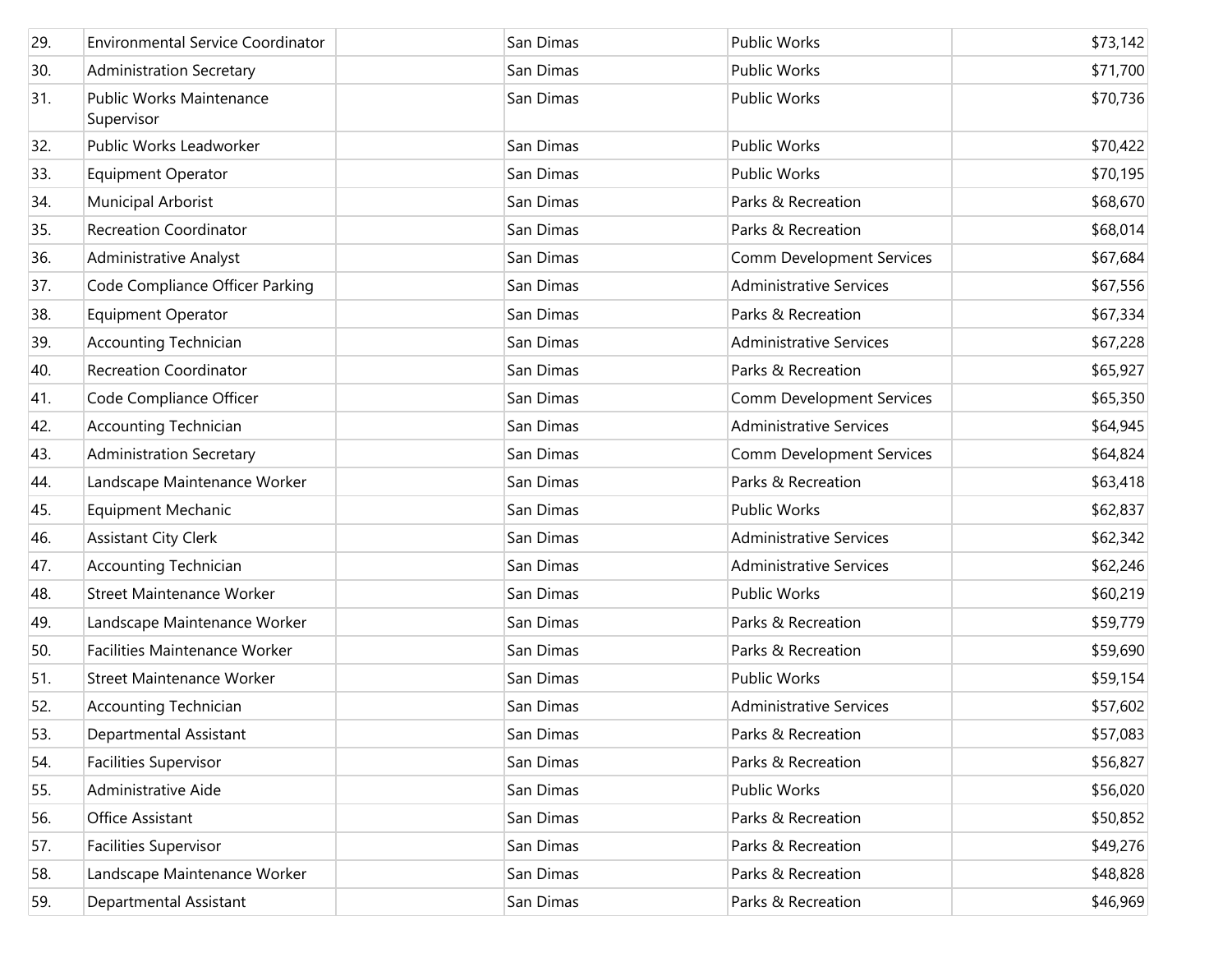| 60. | Landscape Maintenance Worker             | San Dimas | Parks & Recreation               | \$44,471 |
|-----|------------------------------------------|-----------|----------------------------------|----------|
| 61. | Departmental Assistant                   | San Dimas | Comm Development Services        | \$43,999 |
| 62. | <b>Recreation Supervisor</b>             | San Dimas | Parks & Recreation               | \$34,495 |
| 63. | <b>Recreation Leader</b>                 | San Dimas | Parks & Recreation               | \$32,638 |
| 64. | <b>Recreation Coordinator</b>            | San Dimas | Parks & Recreation               | \$32,368 |
| 65. | Program Specialist                       | San Dimas | Parks & Recreation               | \$31,877 |
| 66. | Facilities Maintenance Worker            | San Dimas | Parks & Recreation               | \$31,073 |
| 67. | <b>Recreation Specialist</b>             | San Dimas | Parks & Recreation               | \$29,029 |
| 68. | <b>Building Maintenance Aide</b>         | San Dimas | Parks & Recreation               | \$26,462 |
| 69. | Pool Maintenance Operator                | San Dimas | Swim & Racquet Park              | \$25,447 |
| 70. | Facilities Maintenance Worker            | San Dimas | Parks & Recreation               | \$25,307 |
| 71. | Receptionist Senior Center Part<br>Time  | San Dimas | Parks & Recreation               | \$25,155 |
| 72. | Cashier                                  | San Dimas | Swim & Racquet Park              | \$24,476 |
| 73. | Cashier                                  | San Dimas | Swim & Racquet Park              | \$23,822 |
| 74. | <b>Building Maintenance Aide</b>         | San Dimas | Parks & Recreation               | \$21,642 |
| 75. | Administrative Intern                    | San Dimas | <b>Administrative Services</b>   | \$20,818 |
| 76. | <b>Recreation Leader</b>                 | San Dimas | Parks & Recreation               | \$20,571 |
| 77. | <b>Shooting Stars Director</b>           | San Dimas | Parks & Recreation               | \$20,101 |
| 78. | <b>Building Maintenance Aide</b>         | San Dimas | Parks & Recreation               | \$19,372 |
| 79. | Planning Intern                          | San Dimas | Comm Development Services        | \$18,884 |
| 80. | <b>Recreation Leader</b>                 | San Dimas | Parks & Recreation               | \$18,849 |
| 81. | Code Compliance Officer                  | San Dimas | <b>Comm Development Services</b> | \$18,372 |
| 82. | Parking Enforcement Officer Part<br>Time | San Dimas | <b>Administrative Services</b>   | \$18,074 |
| 83. | Parking Enf Officer Part Time            | San Dimas | <b>Administrative Services</b>   | \$17,293 |
| 84. | Cashier                                  | San Dimas | Swim & Racquet Park              | \$14,841 |
| 85. | Cashier                                  | San Dimas | Swim & Racquet Park              | \$14,771 |
| 86. | Code Compliance Officer Parking          | San Dimas | <b>Administrative Services</b>   | \$13,231 |
| 87. | Fee & Charge Instructor                  | San Dimas | Swim & Racquet Park              | \$12,521 |
| 88. | Facilities Maintenance Worker            | San Dimas | Parks & Recreation               | \$12,222 |
| 89. | <b>Building Maintenance Aide</b>         | San Dimas | Parks & Recreation               | \$12,026 |